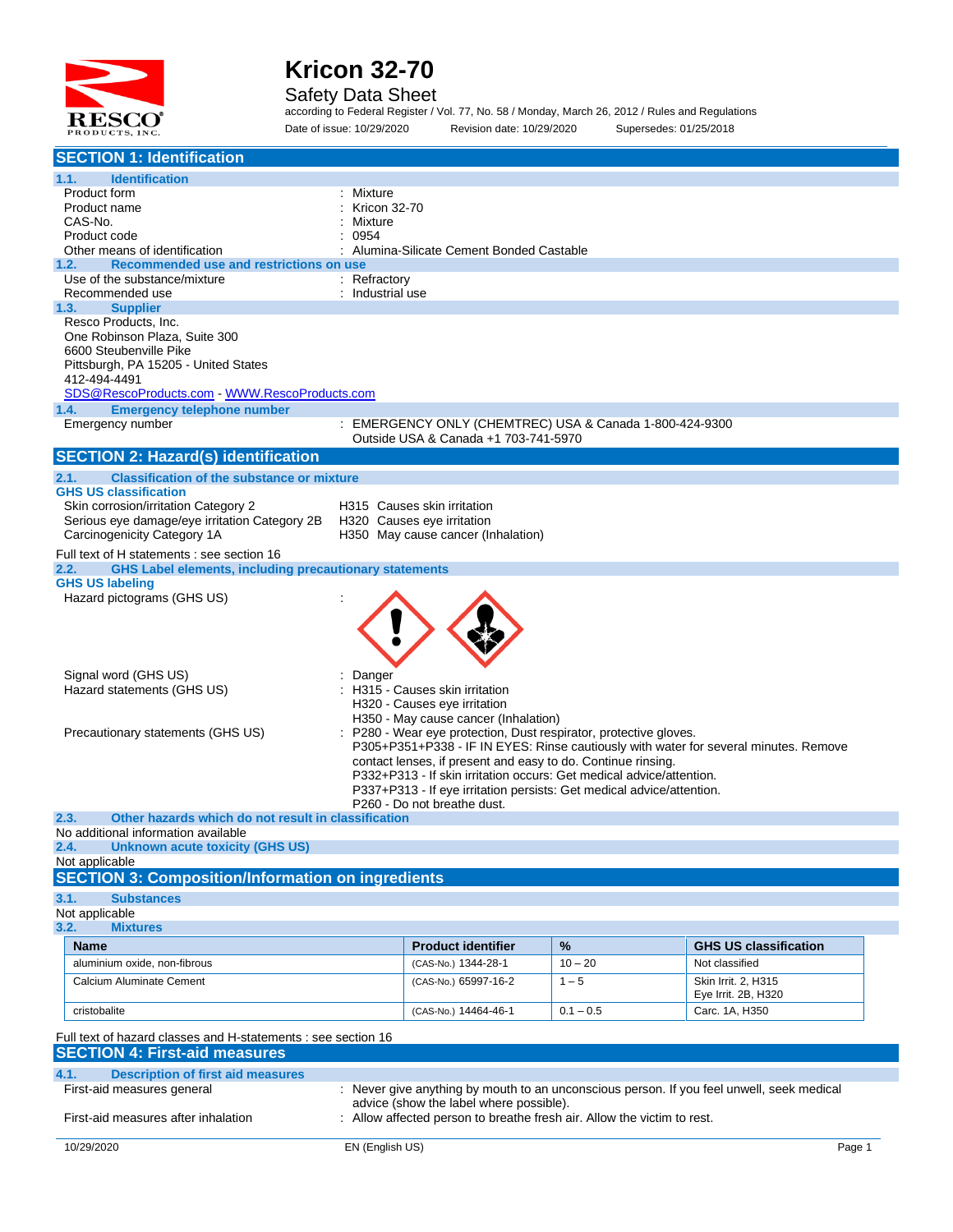Safety Data Sheet

according to Federal Register / Vol. 77, No. 58 / Monday, March 26, 2012 / Rules and Regulations

| First-aid measures after skin contact<br>First-aid measures after eye contact                                  | : Wash with plenty of soap and water. Wash contaminated clothing before reuse.<br>: IF IN EYES: Rinse cautiously with water for several minutes. Remove contact lenses, if present |
|----------------------------------------------------------------------------------------------------------------|------------------------------------------------------------------------------------------------------------------------------------------------------------------------------------|
| First-aid measures after ingestion<br>Most important symptoms and effects (acute and delayed)<br>4.2.          | and easy to do. Continue rinsing.<br>: Rinse mouth. Do NOT induce vomiting. Obtain emergency medical attention.                                                                    |
| Potential Adverse human health effects and                                                                     | : Based on available data, the classification criteria are not met.                                                                                                                |
| symptoms                                                                                                       |                                                                                                                                                                                    |
| Symptoms/effects after inhalation                                                                              | May cause cancer by inhalation. Danger of serious damage to health by prolonged exposure<br>through inhalation.                                                                    |
| Symptoms/effects after skin contact                                                                            | Causes skin irritation.                                                                                                                                                            |
| Symptoms/effects after eye contact                                                                             | Causes eye irritation.                                                                                                                                                             |
| Immediate medical attention and special treatment, if necessary<br>4.3.<br>No additional information available |                                                                                                                                                                                    |
| <b>SECTION 5: Fire-fighting measures</b>                                                                       |                                                                                                                                                                                    |
|                                                                                                                |                                                                                                                                                                                    |
| Suitable (and unsuitable) extinguishing media<br>5.1.<br>Suitable extinguishing media                          | : Use extinguishing media appropriate for surrounding fire.                                                                                                                        |
| Unsuitable extinguishing media                                                                                 | : In case of fire, all extinguishing media allowed.                                                                                                                                |
| Specific hazards arising from the chemical<br>5.2.                                                             |                                                                                                                                                                                    |
| Fire hazard                                                                                                    | : Not flammable.                                                                                                                                                                   |
| Special protective equipment and precautions for fire-fighters<br>5.3.                                         |                                                                                                                                                                                    |
| Firefighting instructions                                                                                      | : Exercise caution when fighting any chemical fire. Prevent fire-fighting water from entering<br>environment.                                                                      |
| Protection during firefighting                                                                                 | : Do not enter fire area without proper protective equipment, including respiratory protection.                                                                                    |
| <b>SECTION 6: Accidental release measures</b>                                                                  |                                                                                                                                                                                    |
| Personal precautions, protective equipment and emergency procedures<br>6.1.                                    |                                                                                                                                                                                    |
| 6.1.1.<br>For non-emergency personnel                                                                          |                                                                                                                                                                                    |
| Emergency procedures                                                                                           | Do not breathe dust.                                                                                                                                                               |
| 6.1.2.<br>For emergency responders<br>Protective equipment                                                     | Equip cleanup crew with proper protection.                                                                                                                                         |
| Emergency procedures                                                                                           | : Ventilate area.                                                                                                                                                                  |
| <b>Environmental precautions</b><br>6.2.                                                                       |                                                                                                                                                                                    |
| Prevent entry to sewers and public waters.                                                                     |                                                                                                                                                                                    |
| Methods and material for containment and cleaning up<br>6.3.                                                   |                                                                                                                                                                                    |
|                                                                                                                |                                                                                                                                                                                    |
| Methods for cleaning up                                                                                        | : On land, sweep or shovel into suitable containers. Minimize generation of dust.                                                                                                  |
| <b>Reference to other sections</b><br>6.4.                                                                     |                                                                                                                                                                                    |
| See Heading 8. Exposure controls and personal protection.                                                      |                                                                                                                                                                                    |
| <b>SECTION 7: Handling and storage</b>                                                                         |                                                                                                                                                                                    |
| <b>Precautions for safe handling</b><br>7.1.                                                                   |                                                                                                                                                                                    |
| Precautions for safe handling                                                                                  | : Do not handle until all safety precautions have been read and understood. Avoid raising dust.                                                                                    |
| Hygiene measures                                                                                               | Avoid contact with skin and eyes. Do not breathe dust.<br>Wash hands and other exposed areas with mild soap and water before eating, drinking or                                   |
| 7.2.<br>Conditions for safe storage, including any incompatibilities                                           | smoking and when leaving work.                                                                                                                                                     |
| Storage conditions                                                                                             | Store this product in a dry location where it can be protected from the elements.                                                                                                  |
| Incompatible products                                                                                          | : Strong bases. Strong acids.                                                                                                                                                      |
| <b>SECTION 8: Exposure controls/personal protection</b>                                                        |                                                                                                                                                                                    |
| <b>Control parameters</b><br>8.1.                                                                              |                                                                                                                                                                                    |
| Kricon 32-70 (Mixture)                                                                                         |                                                                                                                                                                                    |
| No additional information available                                                                            |                                                                                                                                                                                    |
|                                                                                                                |                                                                                                                                                                                    |
| Calcium Aluminate Cement (65997-16-2)                                                                          |                                                                                                                                                                                    |
| No additional information available                                                                            |                                                                                                                                                                                    |
| cristobalite (14464-46-1)                                                                                      |                                                                                                                                                                                    |
| <b>USA - ACGIH - Occupational Exposure Limits</b>                                                              |                                                                                                                                                                                    |
| ACGIH TWA (mg/m <sup>3</sup> )                                                                                 | 0.025 mg/m <sup>3</sup> respirable dust                                                                                                                                            |
| <b>USA - OSHA - Occupational Exposure Limits</b>                                                               |                                                                                                                                                                                    |
|                                                                                                                | 0.05 mg/m <sup>3</sup> respirable dust                                                                                                                                             |
| OSHA PEL (TWA) (mg/m <sup>3</sup> )                                                                            |                                                                                                                                                                                    |
| aluminium oxide, non-fibrous (1344-28-1)                                                                       |                                                                                                                                                                                    |
| <b>USA - ACGIH - Occupational Exposure Limits</b>                                                              |                                                                                                                                                                                    |
| ACGIH TWA (mg/m <sup>3</sup> )                                                                                 | 1 mg/m <sup>3</sup> respirable dust                                                                                                                                                |
| <b>Appropriate engineering controls</b><br>8.2.<br>Appropriate engineering controls                            | : Provide adequate ventilation to minimize dust concentrations.                                                                                                                    |

**8.3. Individual protection measures/Personal protective equipment**

**Hand protection:**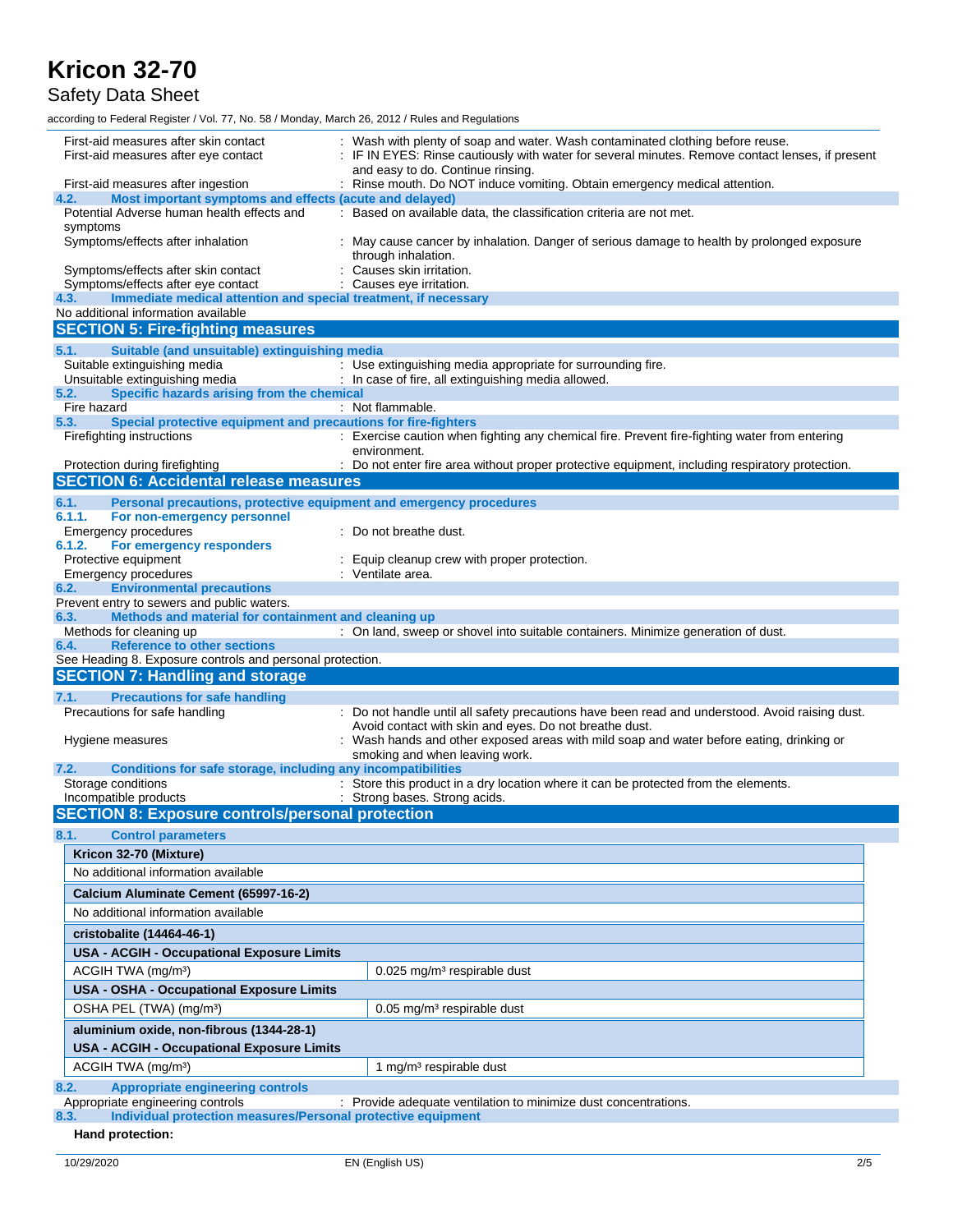#### Safety Data Sheet

according to Federal Register / Vol. 77, No. 58 / Monday, March 26, 2012 / Rules and Regulations

Wear protective gloves. **Eye protection :** Chemical goggles or safety glasses **Skin and body protection :** Wear suitable protective clothing **Respiratory protection :** Wear appropriate mask **Other information :** Do not eat, drink or smoke during use.

**SECTION 9: Physical and chemical properties 9.1. Information on basic physical and chemical properties** Physical state : Solid Appearance : Granular mixture. **Color** : Gray Odor : earthy Odor threshold : Not applicable pH : No data available Melting point :  $> 2500 °F$ Freezing point : Not applicable Boiling point : Not applicable Critical temperature : Not applicable Flash point : Not applicable Relative evaporation rate (butyl acetate=1) : Not applicable Relative evaporation rate (ether=1) : Not applicable Flammability (solid, gas) : Not flammable. Vapor pressure : No data available Vapor pressure at 50 °C : Not Applicable Relative vapor density at 20 °C : ≈ 2.7 Relative density : No data available **Solubility** : Slightly soluble. Partition coefficient n -octanol/water (Log Pow) : No data available Auto -ignition temperature : Not applicable Decomposition temperature : No data available Viscosity, kinematic : No data available Viscosity, dynamic : No data available Explosion limits : Not applicable Explosive properties : No data available Oxidizing properties : No data available **9.2. Other information** No additional information available **SECTION 10: Stability and reactivity 10.1. Reactivity** Hydraulic setting.<br>10.2. Chemio **10.2. Chemical stability** Stable under normal conditions of use. **10.3. Possibility of hazardous reactions** Not established. **10.4. Conditions to avoid** Avoid dust formation. **10.5. Incompatible materials** Strong acids. Strong bases.<br>10.6. Hazardous decor **10.6. Hazardous decomposition products** No additional information available **SECTION 11: Toxicological information 11.1. Information on toxicological effects** : Not classified

: Not classified

: Not classified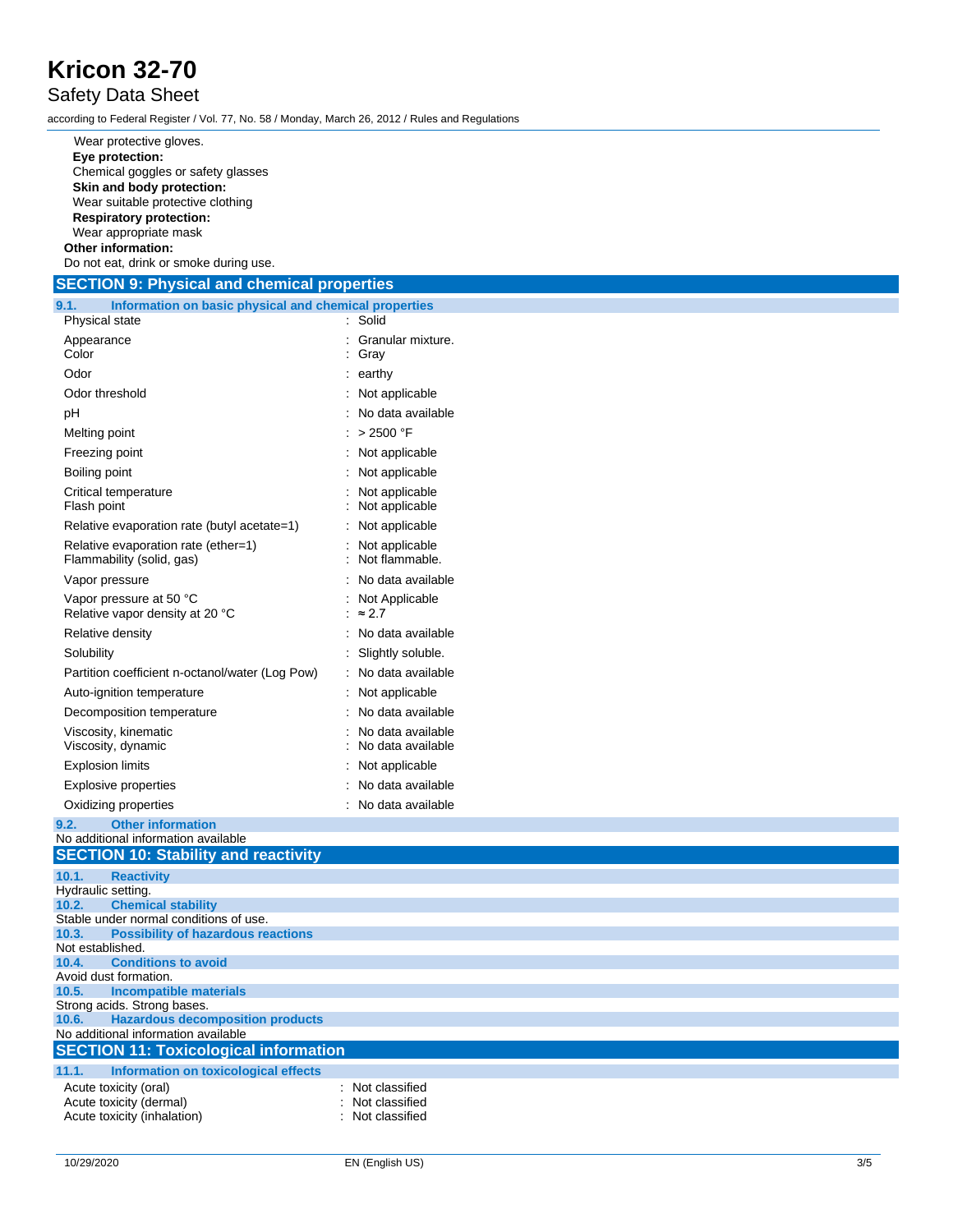#### Safety Data Sheet

according to Federal Register / Vol. 77, No. 58 / Monday, March 26, 2012 / Rules and Regulations

| aluminium oxide, non-fibrous (1344-28-1)                                                                                                                                                                                                                                                                                                                            |                                                                                                                                                                                                                                                                                                                                                                                                                |
|---------------------------------------------------------------------------------------------------------------------------------------------------------------------------------------------------------------------------------------------------------------------------------------------------------------------------------------------------------------------|----------------------------------------------------------------------------------------------------------------------------------------------------------------------------------------------------------------------------------------------------------------------------------------------------------------------------------------------------------------------------------------------------------------|
| LD50 oral rat                                                                                                                                                                                                                                                                                                                                                       | > 15900 mg/kg body weight (Equivalent or similar to OECD 401, Rat, Male / female,<br>Experimental value, Oral)                                                                                                                                                                                                                                                                                                 |
| LC50 Inhalation - Rat                                                                                                                                                                                                                                                                                                                                               | 7.6 mg/l air (Equivalent or similar to OECD 403, 1 h, Rat, Male, Experimental value, Inhalation<br>(aerosol))                                                                                                                                                                                                                                                                                                  |
| Skin corrosion/irritation<br>Serious eye damage/irritation<br>Respiratory or skin sensitization<br>Germ cell mutagenicity<br>Carcinogenicity<br>Reproductive toxicity<br>STOT-single exposure<br>STOT-repeated exposure<br>Aspiration hazard<br>Viscosity, kinematic<br>Potential Adverse human health effects and<br>symptoms<br>Symptoms/effects after inhalation | Causes skin irritation.<br>Causes eye irritation.<br>Not classified<br>Not classified<br>May cause cancer (Inhalation).<br>Not classified<br>Not classified<br>Not classified<br>Not classified<br>No data available<br>Based on available data, the classification criteria are not met.<br>: May cause cancer by inhalation. Danger of serious damage to health by prolonged exposure<br>through inhalation. |
| Symptoms/effects after skin contact                                                                                                                                                                                                                                                                                                                                 | Causes skin irritation.                                                                                                                                                                                                                                                                                                                                                                                        |
| Symptoms/effects after eye contact                                                                                                                                                                                                                                                                                                                                  | Causes eye irritation.                                                                                                                                                                                                                                                                                                                                                                                         |
| <b>SECTION 12: Ecological information</b>                                                                                                                                                                                                                                                                                                                           |                                                                                                                                                                                                                                                                                                                                                                                                                |
| 12.1.<br><b>Toxicity</b>                                                                                                                                                                                                                                                                                                                                            |                                                                                                                                                                                                                                                                                                                                                                                                                |
| No additional information available                                                                                                                                                                                                                                                                                                                                 |                                                                                                                                                                                                                                                                                                                                                                                                                |
| <b>Persistence and degradability</b><br>12.2.                                                                                                                                                                                                                                                                                                                       |                                                                                                                                                                                                                                                                                                                                                                                                                |
| Kricon 32-70 (Mixture)                                                                                                                                                                                                                                                                                                                                              |                                                                                                                                                                                                                                                                                                                                                                                                                |
| Persistence and degradability                                                                                                                                                                                                                                                                                                                                       | Not established.                                                                                                                                                                                                                                                                                                                                                                                               |
| cristobalite (14464-46-1)                                                                                                                                                                                                                                                                                                                                           |                                                                                                                                                                                                                                                                                                                                                                                                                |
| Persistence and degradability                                                                                                                                                                                                                                                                                                                                       | Mineral. Not applicable.                                                                                                                                                                                                                                                                                                                                                                                       |
| Chemical oxygen demand (COD)                                                                                                                                                                                                                                                                                                                                        | Not applicable                                                                                                                                                                                                                                                                                                                                                                                                 |
| ThOD                                                                                                                                                                                                                                                                                                                                                                | Not applicable                                                                                                                                                                                                                                                                                                                                                                                                 |
| BOD (% of ThOD)                                                                                                                                                                                                                                                                                                                                                     | Not applicable                                                                                                                                                                                                                                                                                                                                                                                                 |
| aluminium oxide, non-fibrous (1344-28-1)                                                                                                                                                                                                                                                                                                                            |                                                                                                                                                                                                                                                                                                                                                                                                                |
| Persistence and degradability                                                                                                                                                                                                                                                                                                                                       | Not applicable.                                                                                                                                                                                                                                                                                                                                                                                                |
| Chemical oxygen demand (COD)                                                                                                                                                                                                                                                                                                                                        | Not applicable                                                                                                                                                                                                                                                                                                                                                                                                 |
| <b>ThOD</b>                                                                                                                                                                                                                                                                                                                                                         | Not applicable                                                                                                                                                                                                                                                                                                                                                                                                 |
| <b>Bioaccumulative potential</b><br>12.3.                                                                                                                                                                                                                                                                                                                           |                                                                                                                                                                                                                                                                                                                                                                                                                |
| Kricon 32-70 (Mixture)                                                                                                                                                                                                                                                                                                                                              |                                                                                                                                                                                                                                                                                                                                                                                                                |
| Bioaccumulative potential                                                                                                                                                                                                                                                                                                                                           | Not established.                                                                                                                                                                                                                                                                                                                                                                                               |
|                                                                                                                                                                                                                                                                                                                                                                     |                                                                                                                                                                                                                                                                                                                                                                                                                |
| cristobalite (14464-46-1)                                                                                                                                                                                                                                                                                                                                           |                                                                                                                                                                                                                                                                                                                                                                                                                |
| Bioaccumulative potential                                                                                                                                                                                                                                                                                                                                           | No data available                                                                                                                                                                                                                                                                                                                                                                                              |
| aluminium oxide, non-fibrous (1344-28-1)                                                                                                                                                                                                                                                                                                                            |                                                                                                                                                                                                                                                                                                                                                                                                                |
| Bioaccumulative potential                                                                                                                                                                                                                                                                                                                                           | No data available.                                                                                                                                                                                                                                                                                                                                                                                             |
| 12.4.<br><b>Mobility in soil</b>                                                                                                                                                                                                                                                                                                                                    |                                                                                                                                                                                                                                                                                                                                                                                                                |
| cristobalite (14464-46-1)                                                                                                                                                                                                                                                                                                                                           |                                                                                                                                                                                                                                                                                                                                                                                                                |
| Ecology - soil                                                                                                                                                                                                                                                                                                                                                      | No data available.                                                                                                                                                                                                                                                                                                                                                                                             |
| aluminium oxide, non-fibrous (1344-28-1)                                                                                                                                                                                                                                                                                                                            |                                                                                                                                                                                                                                                                                                                                                                                                                |
| Ecology - soil                                                                                                                                                                                                                                                                                                                                                      | No data available.                                                                                                                                                                                                                                                                                                                                                                                             |
| 12.5.<br><b>Other adverse effects</b>                                                                                                                                                                                                                                                                                                                               |                                                                                                                                                                                                                                                                                                                                                                                                                |
| Effect on the global warming                                                                                                                                                                                                                                                                                                                                        | None known                                                                                                                                                                                                                                                                                                                                                                                                     |
| <b>SECTION 13: Disposal considerations</b>                                                                                                                                                                                                                                                                                                                          |                                                                                                                                                                                                                                                                                                                                                                                                                |
| <b>Disposal methods</b><br>13.1.                                                                                                                                                                                                                                                                                                                                    |                                                                                                                                                                                                                                                                                                                                                                                                                |
| Product/Packaging disposal recommendations                                                                                                                                                                                                                                                                                                                          | Dispose in a safe manner in accordance with local/national regulations.                                                                                                                                                                                                                                                                                                                                        |
| Ecology - waste materials                                                                                                                                                                                                                                                                                                                                           | Avoid release to the environment.                                                                                                                                                                                                                                                                                                                                                                              |
| <b>SECTION 14: Transport information</b>                                                                                                                                                                                                                                                                                                                            |                                                                                                                                                                                                                                                                                                                                                                                                                |

**Department of Transportation (DOT)** In accordance with DOT

#### Not regulated